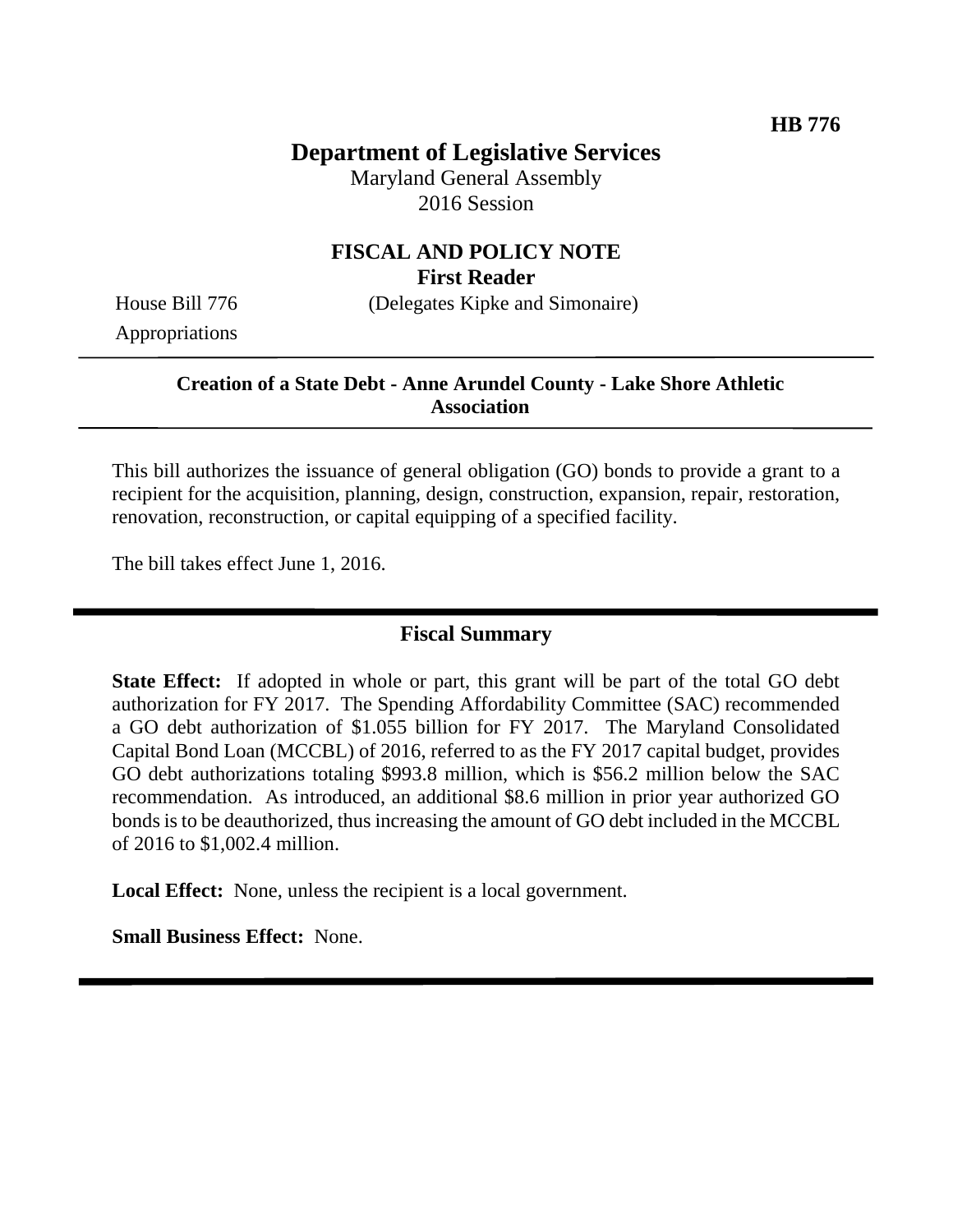### **Analysis**

### **Current Law/Background:**

*Bond Sales and Debt Service:* The State last sold bonds on July 16, 2015, which included \$500 million in new money bonds in support of the State's capital program. Of the \$500 million, \$450 million was issued as new tax-exempt bonds and \$50 million as new taxable bonds. The bonds were sold in separate series, with a combined true interest cost of 2.83%, with an average maturity of 10.3 years for the tax-exempt issuance and 1.35% over 4 years for the taxable issuance. The shorter maturities for the taxable issuance explains the lower true interest cost compared to the tax-exempt issuance. The actual annual debt service cost is determined by the coupon rate achieved at the time the bonds were issued, which ranged from 2.75% to 5.0% for an average coupon rate of 4.5%. Therefore, State debt service is estimated to cost \$45.6 million annually based on the average coupon rate.

GO bonds authorized in a given year are not all issued the year in which they are authorized. The State Treasurer's Office estimates that just over half of the GO bonds authorized in a year are typically issued within the first two fiscal years. The Capital Debt Affordability Committee assumes bonds authorized in a given year will be fully issued over five years; specific issuances are 31% in the first year, 25% in the second year, 20% in the third year, 15% in the fourth year, and 9% in the fifth year. This delay in issuance results in a substantial lag between the time GO bonds are authorized and the time the bonds affect debt outstanding and debt service levels.

*Legislative Initiatives:* As introduced by the Governor, the MCCBL of 2016 does not include the customary earmark of \$15.0 million for legislative initiatives. However, because the General Assembly can both reduce and add to the capital budget, the budget committees may consider bond bill requests during the 2016 session and amend them into the MCCBL.

The bills listed below authorize the issuance of GO bonds to provide grants to various recipients for the acquisition, planning, design, construction, expansion, repair, restoration, renovation, reconstruction, and/or capital equipping of various facilities.

Most bills require either a "hard" or "soft" match, as noted. Where no match is required, the term "grant" is indicated. A "hard" match means the recipient provides a dollar-for-dollar match of the State funds and does not expend the matching funds until after the effective date of the authorizing act. A "soft" match is any other type of match. Soft matches include the use of the value of the real property as the match, in-kind contributions such as materials or construction services, or funds expended prior to the effective date of the bill. A match key is provided immediately below the list of projects.

HB 776/ Page 2 The list is organized into two categories: statewide bond bills and local bond bills. Within the local bond bill category, the projects are sorted first by the county in which the project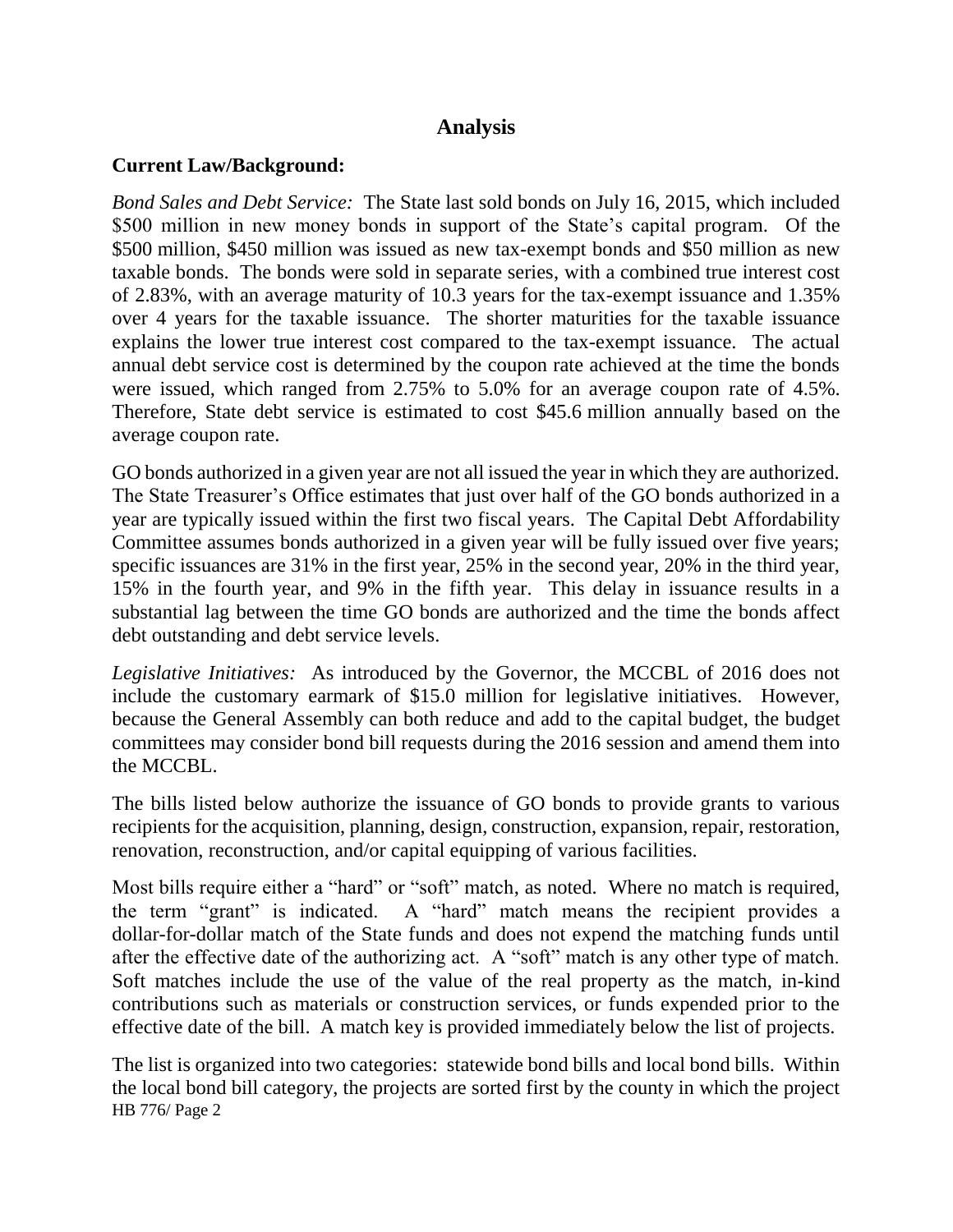is located and then alphabetically by project title. Most projects have both a House and a Senate bill.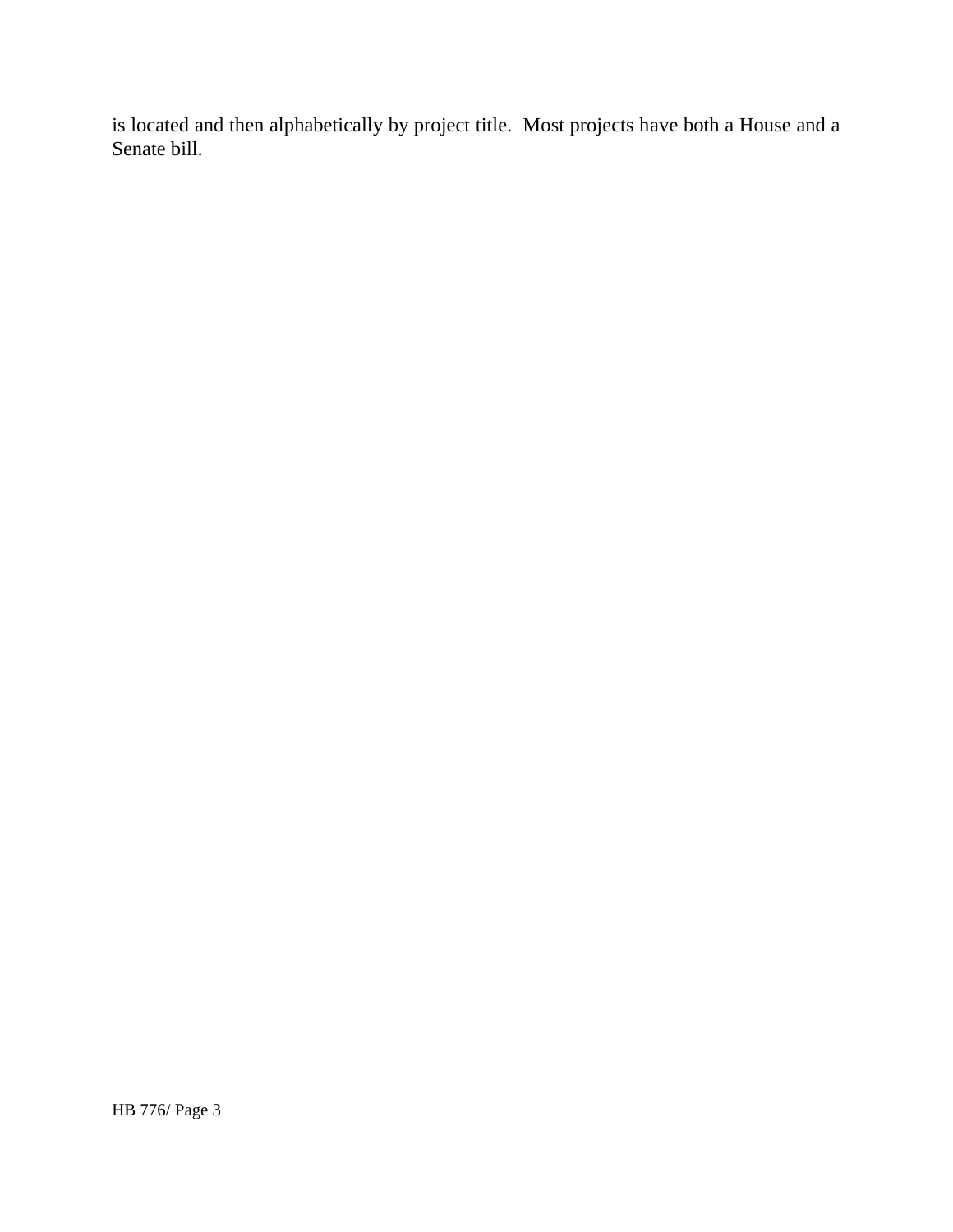## **2016 Session Bond Bills Introduced**

| $\mathbf{S}\mathbf{B}$ | <b>Sponsor</b><br><b>Local Bond Bills</b> | $\overline{AB}$ | <b>Sponsor</b> | Project                                                                 | County                | <b>Request</b> | <b>Match</b> |
|------------------------|-------------------------------------------|-----------------|----------------|-------------------------------------------------------------------------|-----------------------|----------------|--------------|
| 1045                   | Edwards                                   | 1539            | Delegation     | Friends Aware Facility                                                  | Allegany              | 150,000        | Soft(all)    |
| 1044                   | Edwards                                   | 1538            | Delegation     | <b>Frostburg Museum Relocation</b><br>Project                           | Allegany              | 150,000        | Soft(1)      |
| 900                    | Edwards                                   | 987             | Delegation     | Lefty Grove Statue                                                      | Allegany              | 75,000         | Soft(U,all)  |
| 478                    | Astle                                     | 536             | <b>Busch</b>   | 206 West Social Enterprise Project                                      | Anne Arundel          | 250,000        | Hard         |
| 180                    | Reilly                                    | 480             | Saab           | Arundel Volunteer Fire Department<br><b>Community Center</b>            | Anne Arundel          | 400,000        | Soft(all)    |
| 50                     | Reilly                                    | 1592            | Malone         | <b>Belvoir-Scott's Plantation Historic</b><br><b>Manor House</b>        | Anne Arundel          | 90,000         | Soft(2)      |
|                        |                                           | 338             | Carey          | Broadneck High School Field House Anne Arundel                          |                       | 250,000        | Grant        |
| 419                    | Simonaire                                 | 415             | Kipke          | Downs Park Amphitheater                                                 | Anne Arundel          | 100,000        | Soft(all)    |
| 672                    | DeGrange                                  | 1234            | Carey          | Glen Burnie High School Field<br>House and Concession Stand             | Anne Arundel          | 500,000        | Soft(all)    |
| 1095                   | Astle                                     | 1593            | McMillan       | Hammond-Harwood House<br>Preservation                                   | Anne Arundel          | 100,000        | Hard         |
| 60                     | Reilly                                    | 235             | Malone         | <b>Historic Linthicum Walks</b>                                         | Anne Arundel          | 120,000        | Soft(2)      |
|                        |                                           | 1523            | Beidle         | Kuethe Historical and Genealogical<br><b>Research Center</b>            | Anne Arundel          | 12,000         | Soft(1,2)    |
| 668                    | Simonaire                                 | 776             | Kipke          | Lake Shore Athletic Association                                         | Anne Arundel          | 50,000         | Hard         |
| 1160                   | Astle                                     | 473             | Beidle         | Samaritan House                                                         | Anne Arundel          | 200,000        | Soft(1,3)    |
| 1090                   | Simonaire                                 | 1244            | Carey          | Sun Valley Park Playground                                              | Anne Arundel          | 50,000         | Grant        |
| 154                    | Reilly                                    | 175             | Sophocleus     | The Arc of the Central Chesapeake<br>Region                             | Anne Arundel          | 300,000        | Hard         |
| 479                    | Astle                                     | 618             | Beidle         | William Brown House at Historic<br>London Town                          | Anne Arundel          | 125,000        | Soft(2,3)    |
| 25                     | Reilly                                    | 302             | Malone         | <b>Woods Community Center</b>                                           | Anne Arundel          | 325,000        | Hard         |
| 850                    | Astle                                     | 1380            | McMillan       | <b>YWCA Domestic Violence Safe</b><br>House Shelter                     | Anne Arundel          | 100,000        | Hard         |
| 486                    | Pugh                                      | 1564            |                | B. Robinson A Penn-North Initiative Youth<br>Violence Prevention Center | <b>Baltimore City</b> | 400,000        | Soft(3)      |
| 790                    | Ferguson                                  | 432             | Clippinger     | <b>Baltimore Museum of Industry</b>                                     | <b>Baltimore City</b> | 500,000        | Soft(1)      |
| 789                    | Ferguson                                  | 433             | Lierman        | Baltimore Regional Education and<br><b>Training Center</b>              | <b>Baltimore City</b> | 500,000        | Soft(all)    |
| 165                    | Gladden                                   | 1621            | Oaks           | Berean Child Care Center                                                | <b>Baltimore City</b> | 160,000        | Soft(1,3)    |
| 197                    | Nathan-<br>Pulliam                        | 690             | Haynes         | Community Empowerment and<br><b>Wellness Center</b>                     | <b>Baltimore City</b> | 500,000        | Soft(U,1,2)  |
| 562                    | Ferguson                                  | 143             | Hammen         | Creative Alliance Project                                               | <b>Baltimore City</b> | 600,000        | Soft(all)    |
| 918                    | Gladden                                   | 942             | Rosenberg      | Cylburn Arboretum Carriage House<br>and Nature Museum                   | <b>Baltimore City</b> | 500,000        | Soft(U,all)  |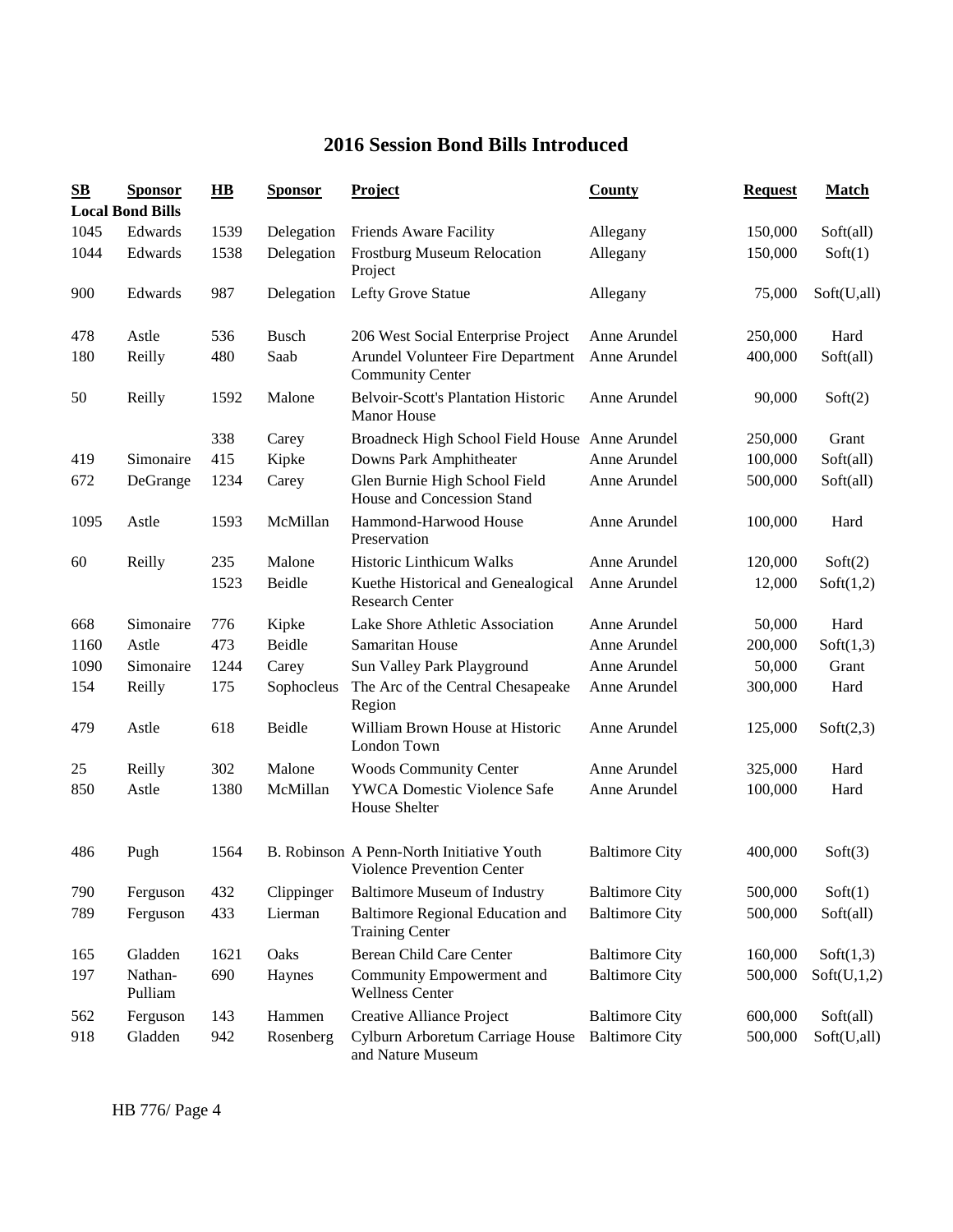| 279  | McFadden           | 1606 | Glenn            | Dr. Christina Phillips Community<br>Center                                                    | <b>Baltimore City</b> | 300,000 | Soft(1,3)   |
|------|--------------------|------|------------------|-----------------------------------------------------------------------------------------------|-----------------------|---------|-------------|
| 490  | Pugh               | 899  | Conaway          | Druid Hill Park at Auchentoroly<br>Terrace                                                    | <b>Baltimore City</b> | 100,000 | Hard        |
| 487  | Pugh               | 1096 | Hayes            | Garrett-Jacobs Mansion Access and<br><b>Safety Project</b>                                    | <b>Baltimore City</b> | 400,000 | Soft(2,3)   |
| 347  | Gladden            | 1302 | Carter           | Get Involved Community Center                                                                 | <b>Baltimore City</b> | 350,000 | Soft(U,all) |
| 1098 | Klausmeier         | 1597 | Oaks             | Girl Scouts of Central Maryland<br>Urban Program and STEM Center                              | <b>Baltimore City</b> | 250,000 | Soft(1)     |
| 1161 | Ferguson           |      |                  | Harbor Point Parks and Infrastructure Baltimore City                                          |                       | 250,000 | Soft(1,3)   |
| 791  | Ferguson           | 407  | Lierman          | Health Care for the Homeless Dental Baltimore City<br>Clinic                                  |                       | 17,500  | Hard(U)     |
| 1141 | McFadden           | 1526 | <b>Branch</b>    | <b>International Black Fire Fighters</b><br>Museum                                            | <b>Baltimore City</b> | 250,000 | Soft(2,3)   |
| 492  | Pugh               | 1045 | Hayes            | Itineris Foundation                                                                           | <b>Baltimore City</b> | 100,000 | Hard        |
| 803  | Pugh               | 1055 | Hayes            | James Mosher Baseball League Field Baltimore City<br>Enhancement                              |                       | 45,000  | Soft(3)     |
| 491  | Pugh               | 1565 |                  | B. Robinson Kappa Alpha Psi Youth and<br><b>Community Center</b>                              | <b>Baltimore City</b> | 250,000 | Soft(1,3)   |
| 792  | Ferguson           | 1049 | Clippinger       | Leadenhall Community Outreach<br>Center                                                       | <b>Baltimore City</b> | 500,000 | Soft(2,3)   |
| 798  | Pugh               | 1044 |                  | <b>B. Robinson Lexington Market</b>                                                           | <b>Baltimore City</b> | 500,000 | Hard        |
| 458  | Conway             | 418  | M.               | Maryland State Boychoir ADA<br>Washington Improvements                                        | <b>Baltimore City</b> | 325,000 | Soft(2)     |
| 568  | Gladden            |      | Rosenberg        | Maryland State Society Daughters of Baltimore City<br>the American Revolution<br>Headquarters |                       | 75,000  | Soft(2,3)   |
| 701  | Nathan-<br>Pulliam | 1610 | Haynes           | Multifamily Low-Income Housing<br>Project                                                     | <b>Baltimore City</b> | 200,000 | Soft(2)     |
| 489  | Pugh               | 1567 |                  | B. Robinson Orchard Street Church                                                             | <b>Baltimore City</b> | 25,000  | Soft(2)     |
| 563  | Ferguson           | 1635 | Clippinger       | Port Discovery Children's Museum                                                              | <b>Baltimore City</b> | 500,000 | Grant       |
| 1053 | Gladden            | 1613 | Carter           | Progressive Education Center<br>Playground                                                    | <b>Baltimore City</b> | 150,000 | Soft(U,3)   |
| 827  | Conway             | 1308 | M.<br>Washington | <b>Restoration Gardens 2</b>                                                                  | <b>Baltimore City</b> | 300,000 | Hard        |
| 1067 | Ferguson           | 1535 | Hammen           | Robert Long House                                                                             | <b>Baltimore City</b> | 40,000  | Soft(1,3)   |
| 488  | Pugh               | 1566 |                  | B. Robinson Sarah's Hope                                                                      | <b>Baltimore City</b> | 200,000 | Hard        |
|      |                    |      |                  |                                                                                               |                       |         |             |
| 394  | Conway             | 48   | M.               | <b>Scottish Rite Temple Preservation</b><br>Washington and Restoration                        | <b>Baltimore City</b> | 300,000 | Soft(all)   |
| 796  | Pugh               | 1093 |                  | B. Robinson St. Francis Neighborhood Center                                                   | <b>Baltimore City</b> | 500,000 | Soft(2)     |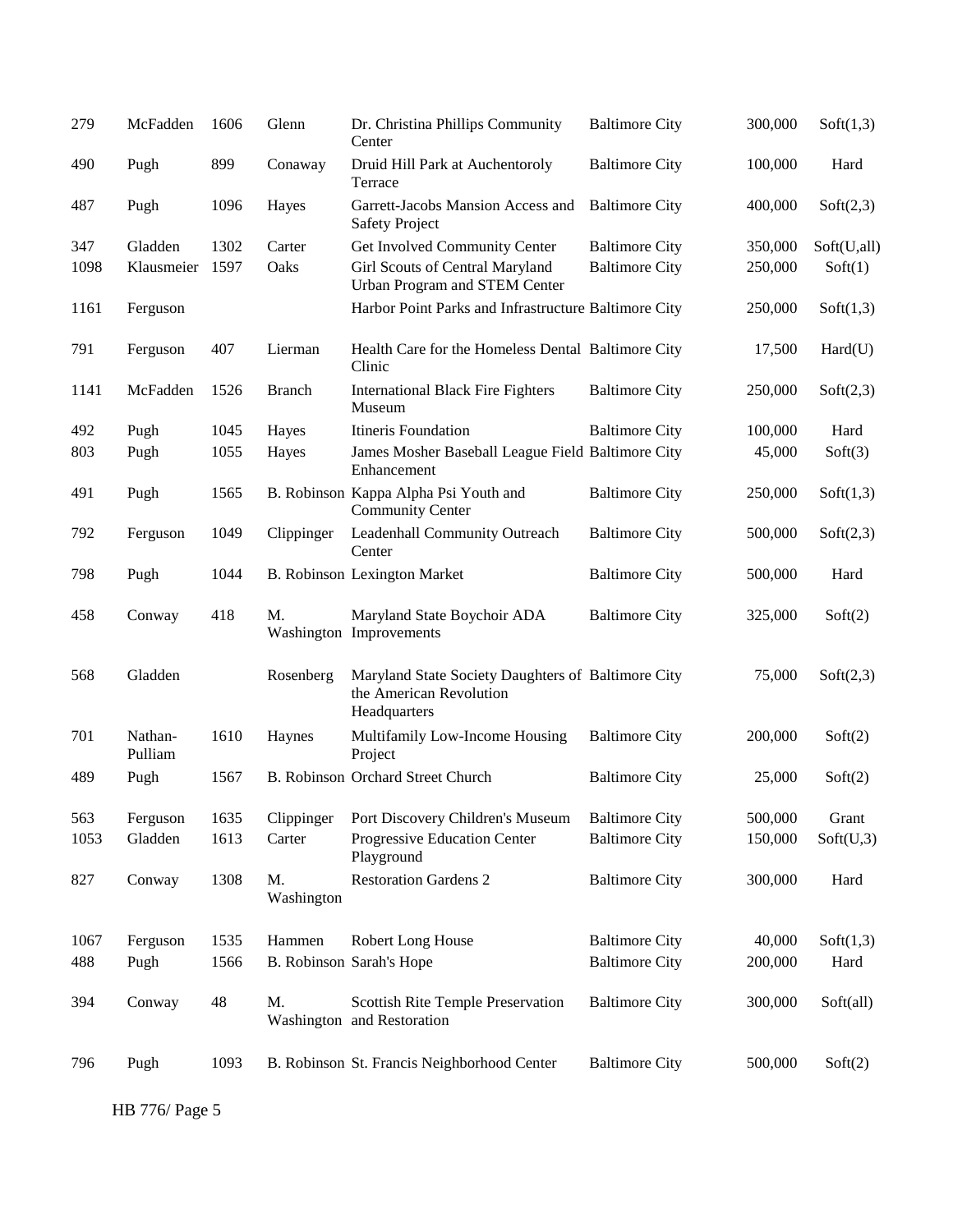| 1013 | Conway                        | 1218 | McIntosh      | Stony Run Path                                                                       | <b>Baltimore City</b> | 300,000 | Soft(3)     |
|------|-------------------------------|------|---------------|--------------------------------------------------------------------------------------|-----------------------|---------|-------------|
| 316  | McFadden                      | 478  | McCray        | <b>Ulman Cancer Fund Home for</b><br>Young Adult Cancer Patients and<br>Caregivers   | <b>Baltimore City</b> | 200,000 | Soft(all)   |
| 1012 | Conway                        | 1036 | Anderson      | <b>Woodbourne Center Vocational</b><br>Program                                       | <b>Baltimore City</b> | 125,000 | Hard        |
| 251  | Kasemeyer                     | 1609 | Lam           | Arbutus Volunteer Fire Department                                                    | Baltimore             | 130,000 | Soft(all)   |
|      |                               | 1600 | <b>Brooks</b> | <b>Baltimore Humane Society Animal</b><br>Safety and Energy Efficiency Plan          | <b>Baltimore</b>      | 165,000 | Soft(all)   |
| 399  | <b>Brochin</b>                | 552  | Lafferty      | Desert Storm, Operation Enduring<br>Freedom, and Operation Iraqi<br>Freedom Memorial | <b>Baltimore</b>      | 75,000  | Soft(3)     |
| 205  | Kasemeyer                     | 328  | Hill          | Good Shepherd School                                                                 | Baltimore             | 100,000 | Soft(all)   |
| 892  | Zirkin                        | 935  | Hettleman     | HopeWell Cancer Support Center                                                       | <b>Baltimore</b>      | 500,000 | Soft(3)     |
| 889  | Zirkin                        | 765  | Hettleman     | <b>Irvine Nature Center Native</b><br>American Village                               | <b>Baltimore</b>      | 150,000 | Soft(all)   |
| 357  | Zirkin                        | 80   | Morhaim       | Jemicy School Lower and Middle<br>School Campus Gymnasium                            | <b>Baltimore</b>      | 250,000 | Soft(3)     |
| 1027 | Zirkin                        | 210  | Stein         | Jewish Community Center of<br>Baltimore - Gordon Center                              | <b>Baltimore</b>      | 100,000 | Hard        |
| 203  | <b>Brochin</b>                | 89   | Lafferty      | Limekilns and Log House<br>Stabilization Project at Cromwell<br><b>Valley Park</b>   | <b>Baltimore</b>      | 200,000 | Soft(2,3)   |
| 703  | Nathan-<br>Pulliam            | 941  | Sydnor        | Morning Star Family Life Center                                                      | <b>Baltimore</b>      | 630,000 | Soft(U,all) |
| 364  | <b>Brochin</b>                | 625  | Lafferty      | Radebaugh Park                                                                       | <b>Baltimore</b>      | 200,000 | Soft(1)     |
| 1155 | Zirkin                        |      |               | Talmudical Academy Gymnasium                                                         | <b>Baltimore</b>      | 500,000 | Hard        |
| 1115 | <b>Brochin</b>                | 1587 | West          | The Maryland Regional Agricultural Baltimore<br>Arena and Learning Center            |                       | 500,000 | Soft(2)     |
| 365  | <b>Brochin</b>                | 945  | Lafferty      | <b>Towson Manor Park</b>                                                             | <b>Baltimore</b>      | 80,000  | Hard        |
| 1118 | Eckardt                       | 1219 | Mautz         | Mt. Pleasant Heritage Preservation<br><b>Community Education Center</b>              | Caroline              | 200,000 | Soft(2)     |
| 1002 | Hershey                       | 959  | Ghrist        | <b>Sharp Road Community Park</b>                                                     | Caroline              | 100,000 | Soft(U,2,3) |
| 952  | Carroll<br>County<br>Senators | 894  | Delegation    | Sykesville Freedom District Fire<br>Department                                       | Carroll               | 50,000  | Soft(1)     |
| 298  | Carroll<br>County<br>Senators | 176  | Delegation    | The Arc of Carroll County Building Carroll<br>Renovation                             |                       | 100,000 | Soft(2)     |
| 714  | Cecil<br>County<br>Senators   | 767  | Delegation    | YMCA of Cecil County Outdoor<br>Pool                                                 | Cecil                 | 300,000 | Hard        |
|      | Middleton<br>HB 776/ Page 6   | 624  | Delegation    | Hospice House of Charles County                                                      | Charles               | 305,000 | Soft(1,2)   |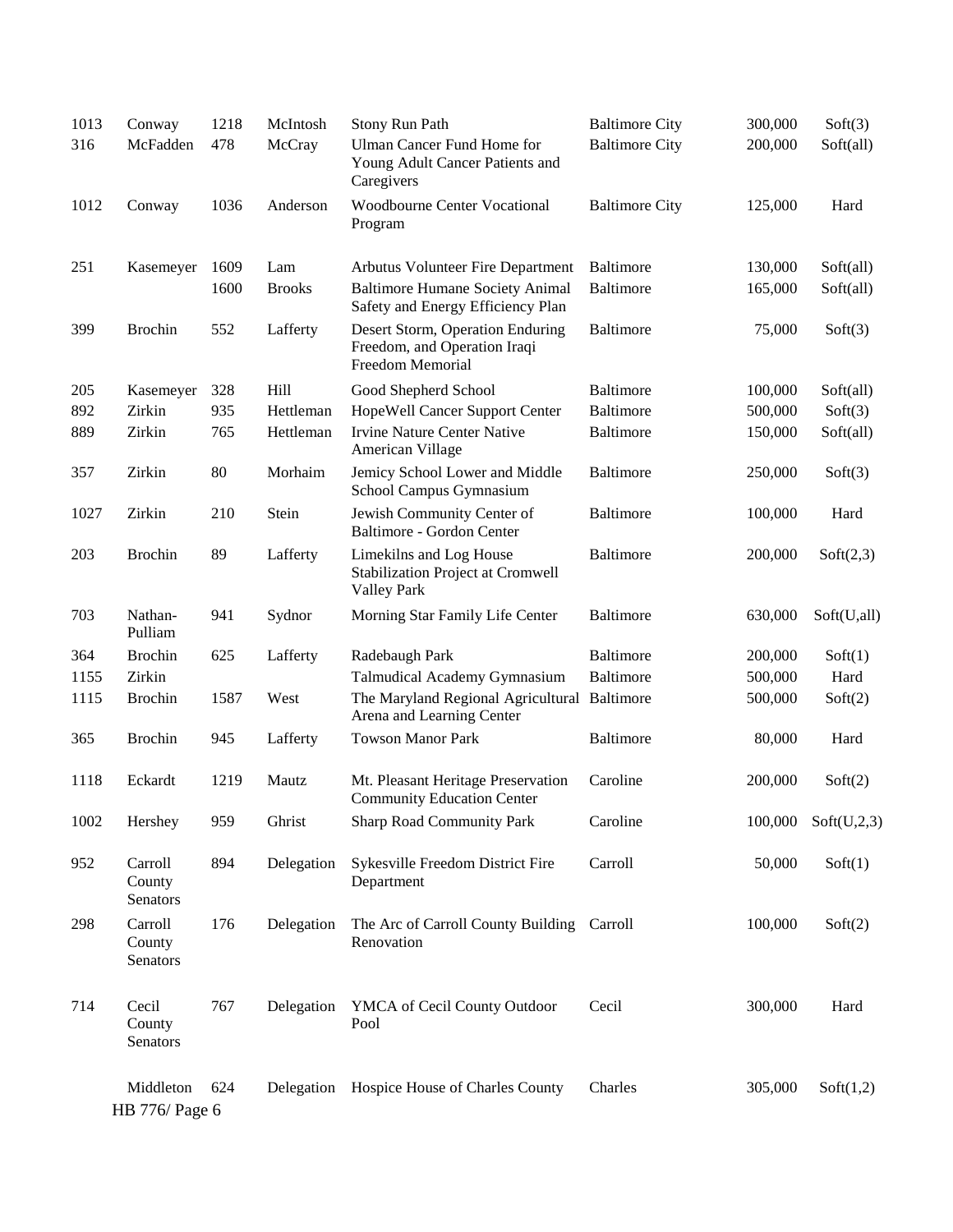| 1011 | Middleton                    | 125  | Delegation        | Indian Head Center for the Arts<br>Renovation                               | Charles    | 130,000 | Soft(2)   |
|------|------------------------------|------|-------------------|-----------------------------------------------------------------------------|------------|---------|-----------|
| 988  | Middleton                    | 957  | Delegation        | Maryland Veterans Memorial<br>Museum Land Acquisition                       | Charles    | 225,000 | Soft(all) |
| 391  | Eckardt                      | 907  | Sample-<br>Hughes | <b>Chesapeake Grove Senior Housing</b><br>and Intergenerational Center      | Dorchester | 500,000 | Soft(1)   |
| 138  | Eckardt                      | 774  | Adams             | Dorchester County Family YMCA                                               | Dorchester | 250,000 | Soft(3)   |
| 972  | Peters                       | 1203 | C. Wilson         | Patriot Point                                                               | Dorchester | 500,000 | Hard      |
| 871  | Young                        |      |                   | Barbara Hauer Fritchie Foundation<br>Facility                               | Frederick  | 90,000  | Hard      |
| 641  | Hough                        |      |                   | <b>Brunswick Heritage Museum</b><br><b>Building</b>                         | Frederick  | 100,000 | Hard      |
| 862  | Young                        | 323  | Krimm             | <b>Emergency Family Services Shelter</b>                                    | Frederick  | 25,000  | Soft(3)   |
| 720  | Young                        | 273  | K. Young          | Frederick Memorial Hospital Dental Frederick<br>Clinic                      |            | 100,000 | Soft(1,3) |
| 1030 | Hough                        |      |                   | Helen Smith Studio                                                          | Frederick  | 50,000  | Soft(1,2) |
| 642  | Hough                        |      |                   | Northwest Trek Conservation and<br><b>Education Center</b>                  | Frederick  | 50,000  | Soft(2)   |
|      |                              | 1555 | Folden            | Tuscarora High School Concession<br>Stand                                   | Frederick  | 50,000  | Soft(all) |
| 683  | Edwards                      | 1057 | Beitzel           | <b>Emergency Operations Center</b>                                          | Garrett    | 250,000 | Soft(all) |
| 1087 | Edwards                      | 1585 | Beitzel           | Friendsville Veterans Memorial                                              | Garrett    | 100,000 | Soft(2)   |
| 731  | Norman                       |      |                   | Aberdeen B & O Railroad Station                                             | Harford    | 50,000  | Soft(U,2) |
|      |                              | 1577 | Lisanti           | American Indian First Contact<br>Waterfront Heritage Park                   | Harford    | 500,000 | Soft(1,2) |
| 567  | Cassilly                     | 793  | Impallaria        | Center for the Visual and Performing Harford<br>Arts Amphitheater           |            | 200,000 | Hard      |
| 396  | Norman                       |      |                   | Historical Society of Harford County Harford<br><b>Building Restoration</b> |            | 100,000 | Soft(2,3) |
| 1117 | Jennings                     |      |                   | Rockfield Park Pavilion                                                     | Harford    | 116,000 | Soft(2)   |
| 613  | Howard<br>County<br>Senators | 653  | Delegation        | <b>Community Action Council Food</b><br><b>Bank Facility</b>                | Howard     | 300,000 | Hard      |
| 40   | Kasemeyer                    | 621  | Delegation        | <b>Environmental Education Center</b><br>Renovation and Expansion           | Howard     | 250,000 | Soft(all) |
| 611  | Howard<br>County<br>Senators | 652  | Delegation        | <b>Huntington Park</b>                                                      | Howard     | 150,000 | Soft(3)   |
| 612  | Howard<br>County<br>Senators | 656  | Delegation        | Solomon's Lodge #121                                                        | Howard     | 19,000  | Soft(1)   |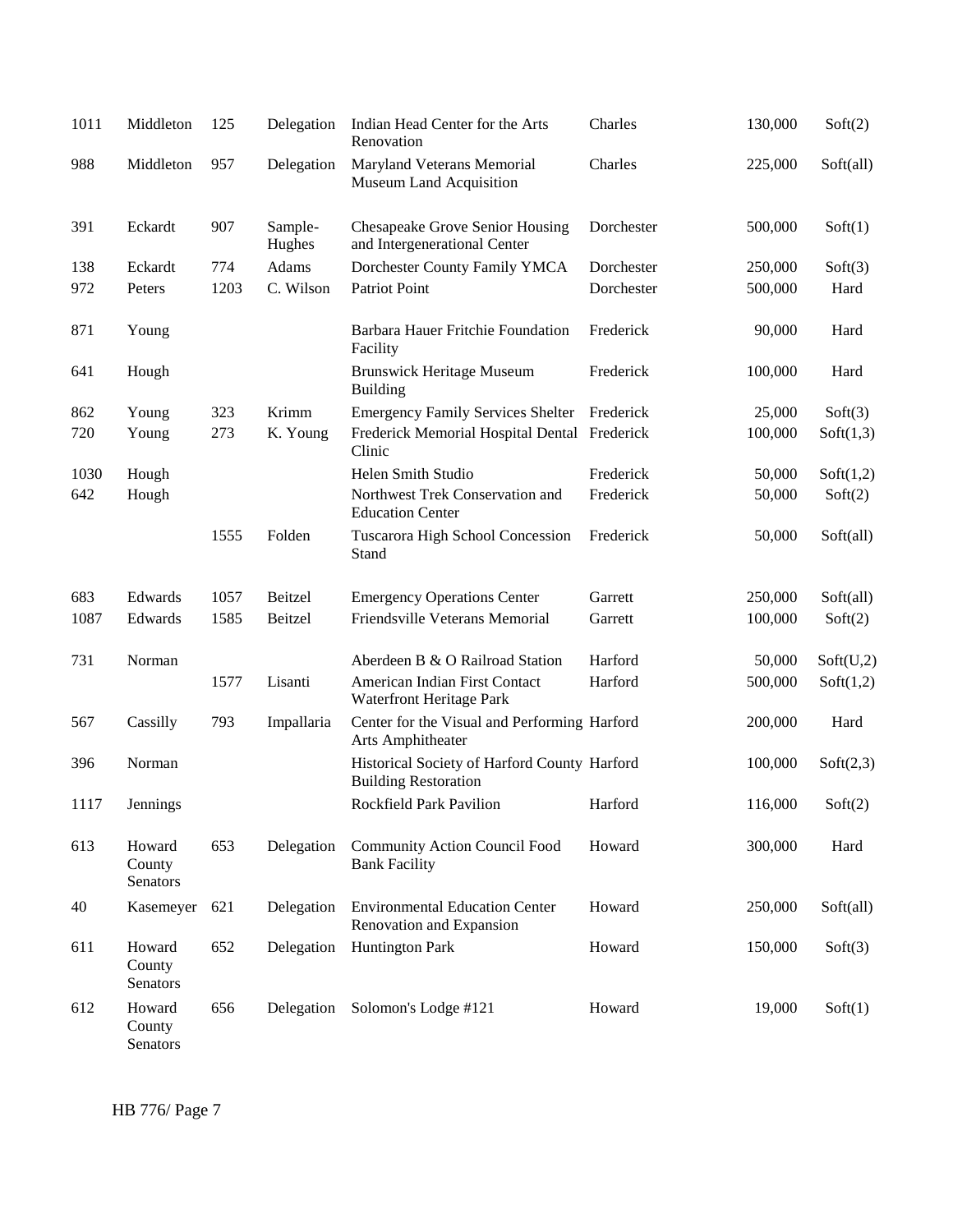| 610  | Howard<br>County<br>Senators | 651  | Delegation         | South Branch Park                                                                 | Howard          | 100,000 | Soft(3)     |
|------|------------------------------|------|--------------------|-----------------------------------------------------------------------------------|-----------------|---------|-------------|
| 609  | Howard<br>County<br>Senators | 650  | Delegation         | Vantage House Retirement<br><b>Community Renovations</b>                          | Howard          | 250,000 | Soft(2)     |
| 1138 | Madaleno                     | 1629 | Carr               | A Wider Circle Community Service<br>Center                                        | Montgomery      | 200,000 | Soft(2,3)   |
| 987  | Zucker                       | 997  | Kaiser             | Damascus High School Turf Field                                                   | Montgomery      | 200,000 | Hard        |
| 1051 | Raskin                       | 1534 | Hixson             | <b>Easter Seals Inter-Generational</b><br>Center                                  | Montgomery      | 100,000 | Hard        |
| 975  | Lee                          | 1275 | Kelly              | Friendship Heights Village Center                                                 | Montgomery      | 250,000 | Hard        |
| 443  | Manno                        | 902  | Kramer             | <b>Homecrest House</b>                                                            | Montgomery      | 120,000 | Soft(2,3)   |
| 438  | Lee                          | 702  | Frick              | Jewish Community Center of Greater Montgomery<br>Washington Children's Playground |                 | 150,000 | Hard        |
| 1022 | Manno                        | 1512 | Kramer             | Jewish Foundation for Group Homes Montgomery                                      |                 | 100,000 | Hard        |
| 1133 | Raskin                       | 1614 | Hixson             | Martin Luther King Jr. Recreational Montgomery<br>Park Improvements               |                 | 100,000 | Soft(2,3)   |
| 230  | Feldman                      | 695  | A. Miller          | Maryland SoccerPlex Fields                                                        | Montgomery      | 750,000 | Soft(2,3)   |
| 985  | Zucker                       | 897  | Luedtke            | Maydale Nature Center                                                             | Montgomery      | 75,000  | Soft(2,3)   |
| 444  | Manno                        | 901  | Kramer             | Melvin J. Berman Hebrew Academy                                                   | Montgomery      | 100,000 | Soft(U,1,2) |
| 1102 | Manno                        | 905  | Morales            | Montgomery Hospice Casey House                                                    | Montgomery      | 120,000 | Hard        |
| 1137 | Madaleno                     | 1225 | Gutierrez          | Noyes Children's Library Renovation Montgomery<br>and Expansion                   |                 | 100,000 | Hard        |
| 221  | Kagan                        | 469  | Barve              | Olde Towne Park Plaza                                                             | Montgomery      | 300,000 | Hard        |
| 986  | Zucker                       | 985  | Kaiser             | <b>Olney Theatre Center</b>                                                       | Montgomery      | 150,000 | Soft(1)     |
| 984  | Zucker                       | 988  | Kaiser             | Our House Youth Home                                                              | Montgomery      | 50,000  | Hard        |
| 1105 | Raskin                       | 1583 | Hixson             | Pinecrest Local Park Improvements                                                 | Montgomery      | 100,000 | Soft(all)   |
| 685  | Kagan                        | 923  | Gilchrist          | Rockville Swim and Fitness Center                                                 | Montgomery      | 175,000 | Hard        |
| 983  | Zucker                       | 991  | Kaiser             | <b>Sandy Spring Museum</b>                                                        | Montgomery      | 40,000  | Hard        |
| 1152 | Manno                        | 1625 | Kramer             | Torah School of Greater Washington Montgomery                                     |                 | 300,000 | Soft(3)     |
| 838  | Feldman                      | 924  | Fraser-<br>Hidalgo | Western Piedmont Trail Connectivity Montgomery                                    |                 | 125,000 | Soft(1,3)   |
| 1050 | Muse                         |      |                    | Accokeek Volunteer Fire Department Prince George's                                |                 | 150,000 | Soft(1)     |
| 675  | Peters                       | 1231 | Vallario           | American Legion Post 381 Annex                                                    | Prince George's | 100,000 | Soft(1)     |
| 705  | Currie                       | 1214 | Davis              | Bishop McNamara High School<br>Dining Hall and Student Center                     | Prince George's | 200,000 | Soft(2,3)   |
| 1048 | Muse                         | 1528 | Knotts             | Camp Springs Elks Lodge No. 2332                                                  | Prince George's | 20,000  | Soft(2,3)   |
| 207  | Miller                       |      |                    | <b>Community Support Systems Food</b><br>Pantry                                   | Prince George's | 10,000  | Soft(all)   |
| 710  | Ramirez                      | 951  | Fennell            | Elizabeth Seton High School Athletic Prince George's<br>Field                     |                 | 30,000  | Grant       |

HB 776/ Page 8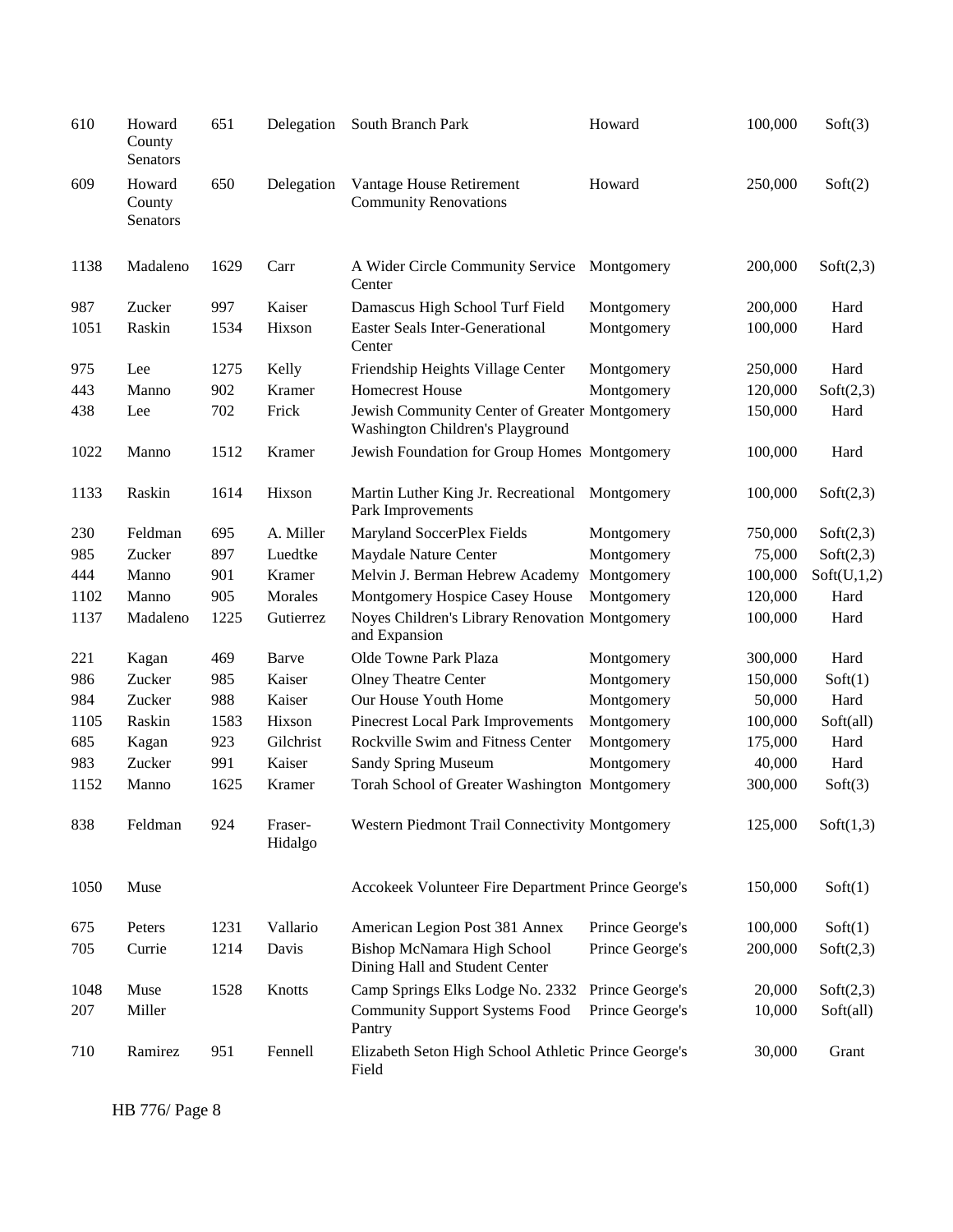|      |          | 1056 |                     | Valderrama Fil-American Multicultural Center                            | Prince George's | 200,000   | Soft(1,2) |
|------|----------|------|---------------------|-------------------------------------------------------------------------|-----------------|-----------|-----------|
| 253  | Benson   |      |                     | <b>Glenarden Apartments</b><br>Redevelopment Project                    | Prince George's | 1,100,000 | Hard      |
|      |          | 938  | Walker              | Hillcrest Heights Community Center Prince George's<br>Pool              |                 | 250,000   | Soft(1)   |
| 782  | Rosapepe |      |                     | Hollywood Streetscape                                                   | Prince George's | 200,000   | Hard      |
| 1046 | Ramirez  | 1514 | Tarlau              | Joe's Movement Emporium                                                 | Prince George's | 100,000   | Hard      |
| 1017 | Pinsky   | 1517 | Gaines              | Maryland Multicultural Youth<br>Centers                                 | Prince George's | 200,000   | Soft(2)   |
| 727  | Currie   | 1208 | D. Barnes           | Mt. Ephraim Multipurpose Room                                           | Prince George's | 100,000   | Soft(1)   |
| 254  | Benson   |      |                     | Net Zero Energy District Fairmount<br>Heights Project                   | Prince George's | 500,000   | Soft(all) |
| 68   | Ramirez  | 287  | Tarlau              | New Horizons Disability Job<br>Training and Recycling Center Phase<br>П | Prince George's | 250,000   | Hard(U)   |
|      |          | 1623 | Davis               | Olde Mill Community and Teaching Prince George's<br>Center              |                 | 75,000    | Soft(1)   |
| 1049 | Muse     |      |                     | Piscataway Park                                                         | Prince George's | 100,000   | Soft(2,3) |
| 925  | Ramirez  | 952  | Fennell             | Port Towns Family Health and<br><b>Wellness Center</b>                  | Prince George's | 250,000   | Soft(U,2) |
| 814  | Pinsky   | 954  | Gaines              | Pyramid Atlantic Art Center                                             | Prince George's | 300,000   | Hard      |
| 817  | Peters   | 1081 | Valentino-<br>Smith | Tabernacle Church of Laurel<br>Gymnasium                                | Prince George's | 25,000    | Soft(1)   |
| 255  | Benson   | 207  | Barron              | The Arc of Prince George's County                                       | Prince George's | 300,000   | Hard      |
| 1147 | Waugh    |      |                     | Historic Sotterley Plantation                                           | St. Mary's      | 100,000   | Soft(2,3) |
| 172  | Miller   |      |                     | Historic St. Mary's City Commission St. Mary's<br>- Dove Pier           |                 | 300,000   | Grant     |
| 140  | Eckardt  | 206  | Mautz               | Chesapeake Bay Maritime Museum                                          | Talbot          | 250,000   | Hard      |
| 139  | Eckardt  | 208  | Mautz               | Phillips Wharf Aquaculture Jobs<br><b>Training Center</b>               | Talbot          | 250,000   | Soft(1)   |
| 743  | Serafini |      |                     | Doey's House                                                            | Washington      | 100,000   | Hard      |
|      |          | 893  | B. Wilson           | Robert W. Johnson Community<br>Center                                   | Washington      | 445,000   | Soft(2)   |
| 744  | Serafini |      |                     | The Maryland Theatre                                                    | Washington      | 100,000   | Hard      |
| 1151 | Eckardt  | 1576 | Sample-<br>Hughes   | Habitat for Humanity of Wicomico<br>County                              | Wicomico        | 120,000   | Hard      |
| 1042 | Mathias  | 1612 | Delegation          | Ward Museum of Wildfowl Art                                             | Wicomico        | 300,000   | Hard      |
| 1034 | Mathias  | 1573 | Otto                | Delmarva Discovery Center and<br>Museum                                 | Worcester       | 200,000   | Soft(1)   |